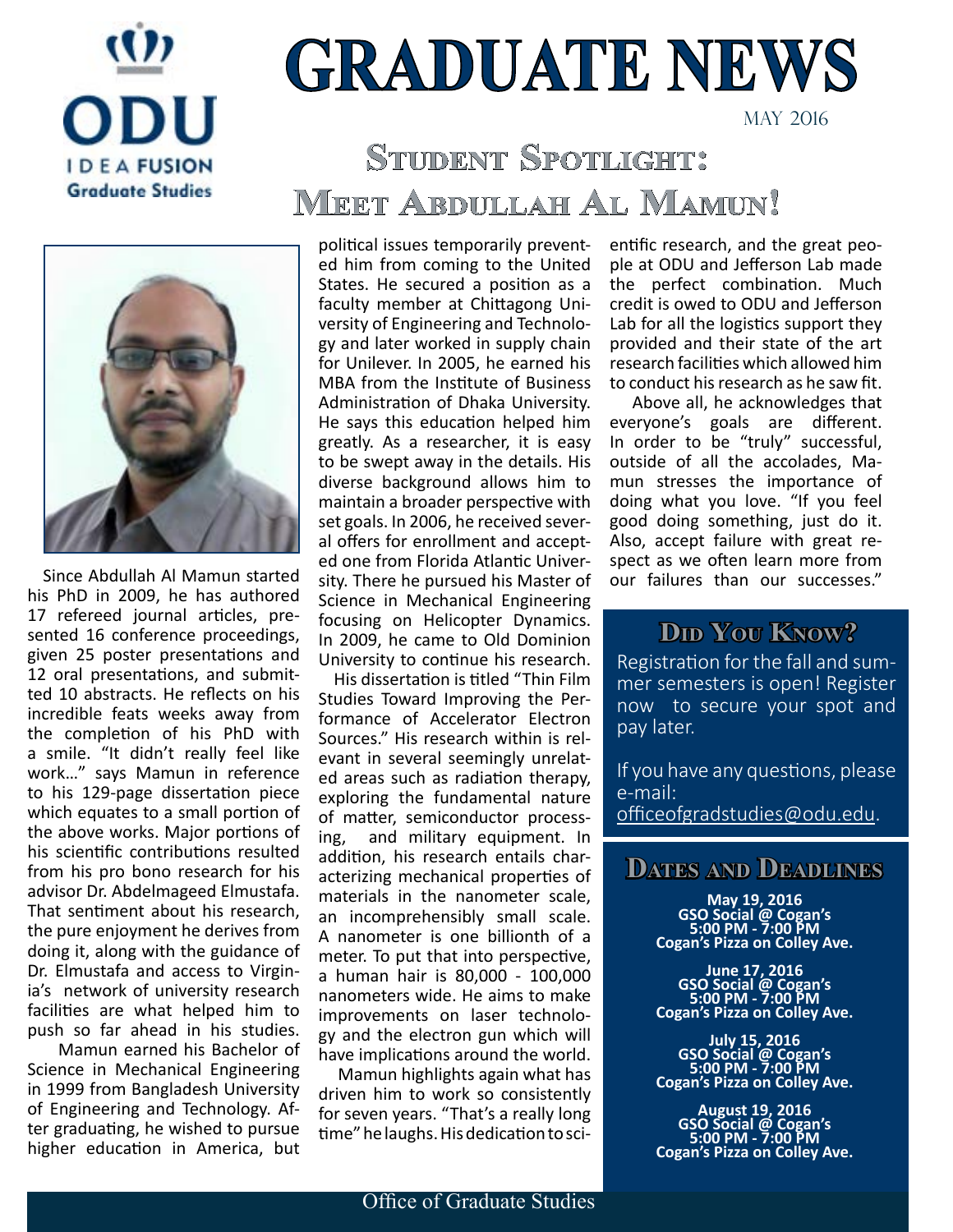The Office of Graduate Studies is pleased to announce this year's recipients of the University Doctoral Mentoring Award, the Excellence in Graduate Teaching Award, and the Outstanding Graduate Teaching Assistant Awards.



**Dr. Alex Gurevich** is the recipient of the Excellence in Graduate Teaching Award. Dr. Gurevich has been a professor in the Physics Department in the College of Sciences at ODU since 2011. He has mostly taught classes at the graduate level. He is described as being able to "combine mathematical theory with practical applications very effectively." These great qualities have been noticed by fac-

ulty as well as students, some even saying he is "one of the best professors at Old Dominion University" and "the best I have had as a student."



**Dr. Ghaith Rabadi** is the recipient of the Doctoral Mentoring Award. Dr. Rabadi has been a committed member of Old Dominion University since 2002 in the Batten College of Engineering and Technology. He has mentored 12 PhD students over the past 13 years and is currently advising five. He has co-authored 20 journal articles, 29 conference papers, 7 book

chapters, and 7 abstracts with PhD students. He has also served on several dissertation committees both within and external to the Engineering Management and Systems Engineering Department. According to a former student: "Ghaith's patient and steady guidance was the key to my success at Old Dominion University."



**Elizabeth Rasnick** is the recipient of the Outstanding Graduate Teaching Assistant (Classroom) Award. She is a PhD Student in the Information Technology Track of the PhD Program in the Strome College of Business. For the last 5 years, she has taught IT 150G, a course required for most undergraduates. She began teaching it when it was a new course and was very instru-

mental in "putting the course together"and "presenting it in an appeasing fashion." She has taught mega-sections, classes at the Virginia Beach Higher Ed Center, and online classes. Students and faculty alike have praised her as nothing less than an outstanding teacher.



**Amit Kulkarni** is the recipient of the Outstanding Graduate Teaching Assistant (Laboratory) Award. He gives the introductory lectures for all the experiments, prepares the setups, and works with students throughout to ensure all experiments are conducted properly. He also manages a great amount of equipment, ensuring proper calibration and storage.

In student opinion surveys, Amit has received a remarkable 4.22/5 overall. Amit earned his master's degree at Old Dominion University and is now pursuing his PhD in Mechanical Engineering.

#### **Are You Interested?**

**The Graduate Student Organization is back in action! If you would like to learn more about the organization and get involved, please e-mail Eric White: [emwhite@odu.edu](mailto:emwhite@odu.edu) for more information.**

**See you at Cogan's this summer!**

#### **Did You Know?**

**The Office of Graduate Studies is now on Facebook! Through our Facebook page we will provide quick announcements and answer any quick questions. Please like us at: <http://fb.com/ODUGS>.**

**Congratulations ODU Spring 2016**  GRADUATES!

**Find GRADUATE NEWS online at<www.odu.edu/graduatestudies>.** *ODU graduate student Eric White compiled and edited this newsletter with help from Dr. Robert Wojtowicz and Missy Barber in the Office of Graduate Studies. You can contact Eric at: [emwhite@odu.edu](mailto:emwhite@odu.edu).*

Office of Graduate Studies